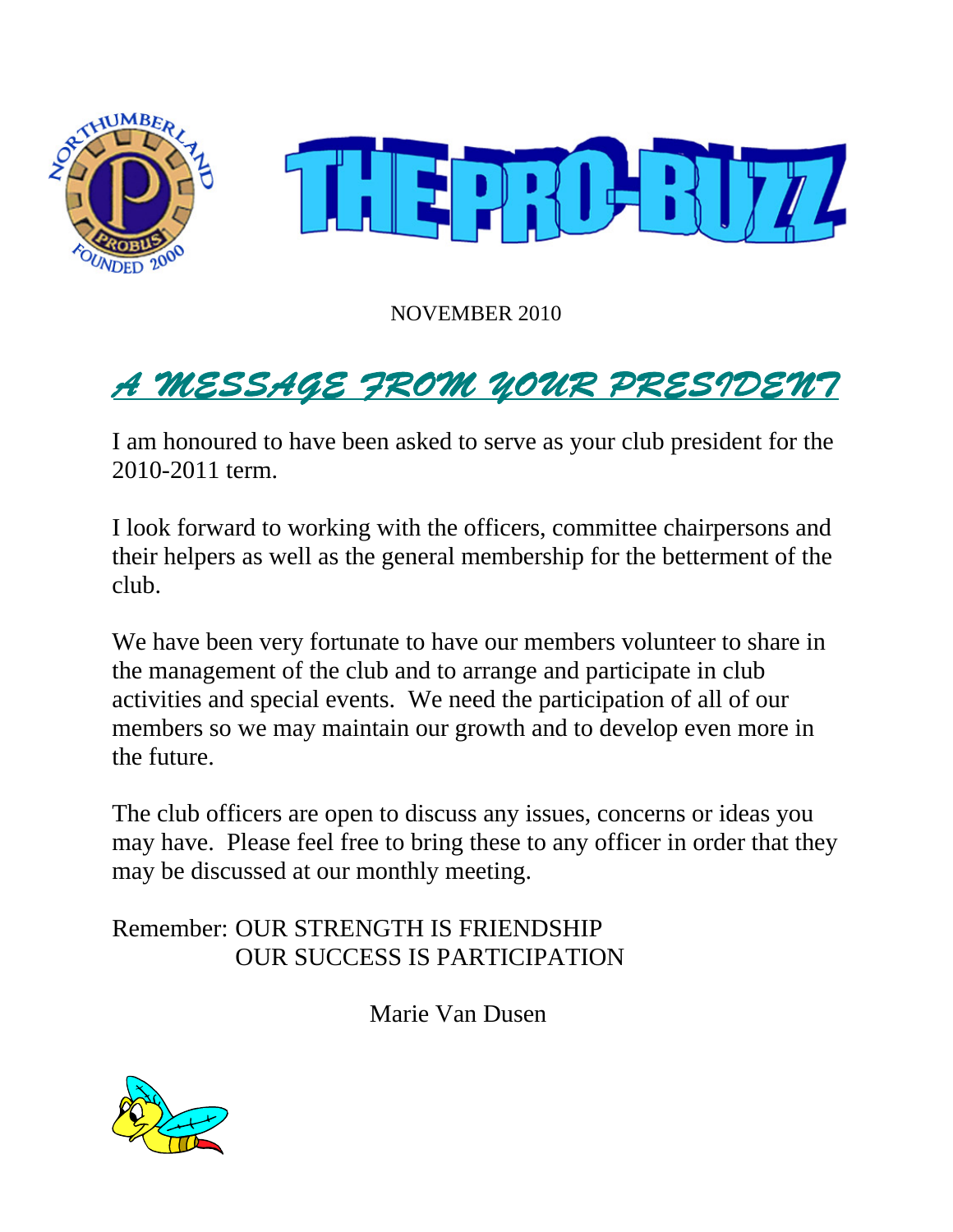#### **The Speaker's Chair.**

November 11th

To be announced

November 25th

Jan and Norm Lundbohm will chat to us about New Zealand, or China, or Austalia…or all three.

See you at the Christmas Party No more speakers till January. Submitted by Anne Grant

### Race and Casino Night

Ninety‐six hopeful gamblers signed up for our Kawartha Downs outing this year. Unfortunately illness and unforeseen circumstances shrunk our ranks to eighty‐eight.

As usual slot play and a hot handicapping competition for cash prizes became the major focus of our evening. Don Johnson was the big winner with 26 points. This total was made up of 4 wins and 2 seconds in the seven races used. This was a tremendous total. (Word has it Don had a secret weapon) check it out. Brian Salley was second with 21 points and Helga Benham and Ted McDonald tied for third place money with 20 points.

The buffet dinner served by the Kawartha Downs staff was excellent and enjoyed by all.

As the promoter and organizer I wish to thank my wife Jo, Ted and Nancy Jex and Brian and Marg Salley for their assistance. This made my job very easy. Brian's computer program allowed us to get the results very quickly. A tremendous bonus!

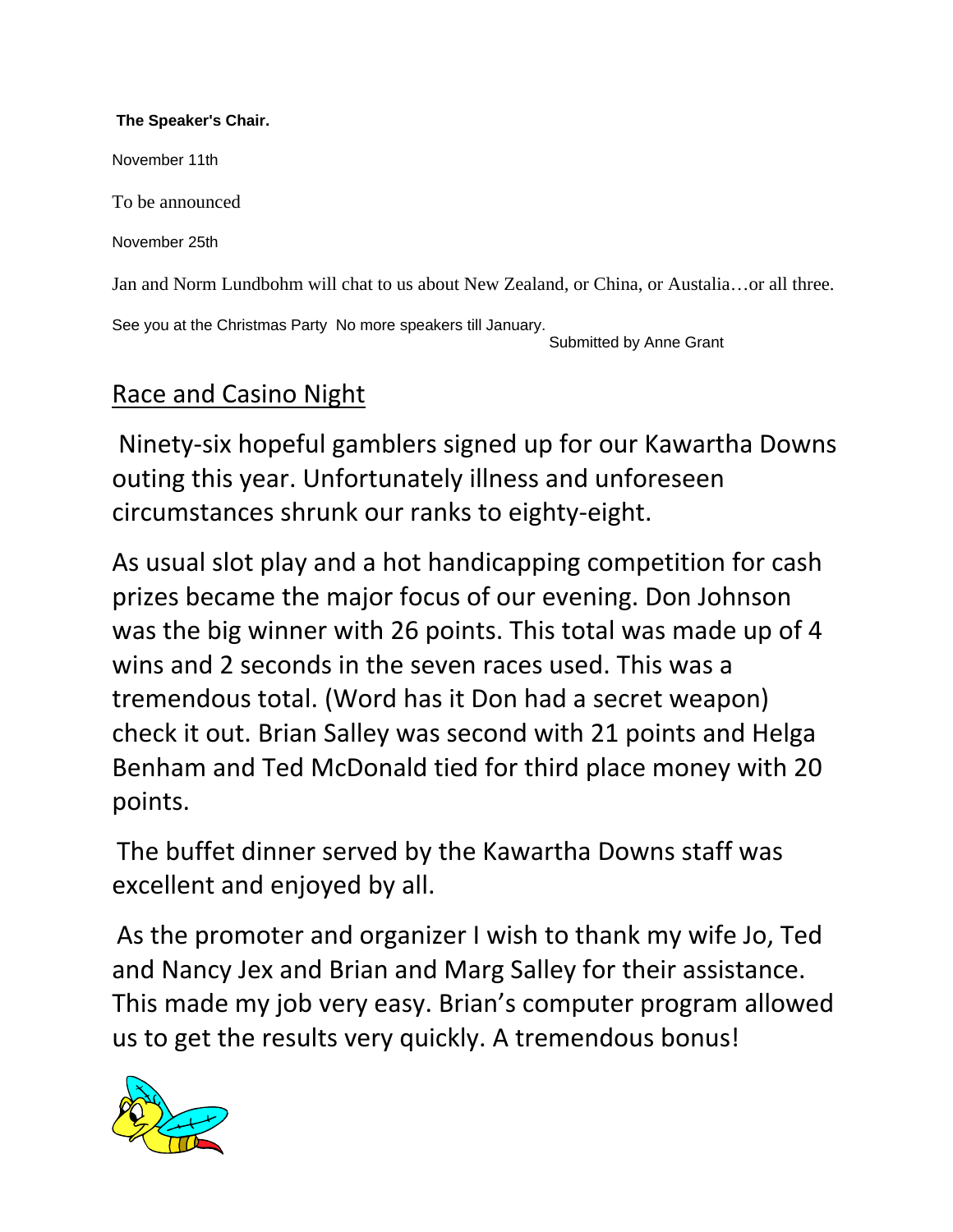Many thanks to all who participated in this annual special event. The Kawartha Downs staff enjoys our group very much.

Submitted by Eric Carleton

### *THE LUNCH BUNCH*

Twenty-one of our members met after our Probus meeting on October 28<sup>th</sup> at The Matterhorn Restaurant. We all had their incomparable luncheon schnitzel which was made fresh after we arrived. This meant a delay in serving us but it was well worth the wait.

One of our members had their cream of vegetable soup which was reported to be superb.

Our next lunch bunch will be held after our November 25<sup>th</sup> meeting at Cobourg's newest seniors residence, Rosewood Estates. They are opening their dining room to the public for a short time and they have a great chef.

Submitted by Doris Rasmussen

A soldier serving overseas was upset when his girl wrote to break off their engagement and ask for her photograph back.

A creative fellow, he went out and collected from his buddies all the unwanted photos of women that he could find, bundled them all together and sent them to her with a note stating the following:

"Dear Mary, I cannot remember which one is you….please keep YOUR photo and return the others!"

# *Coming Events*

*White Christmas*

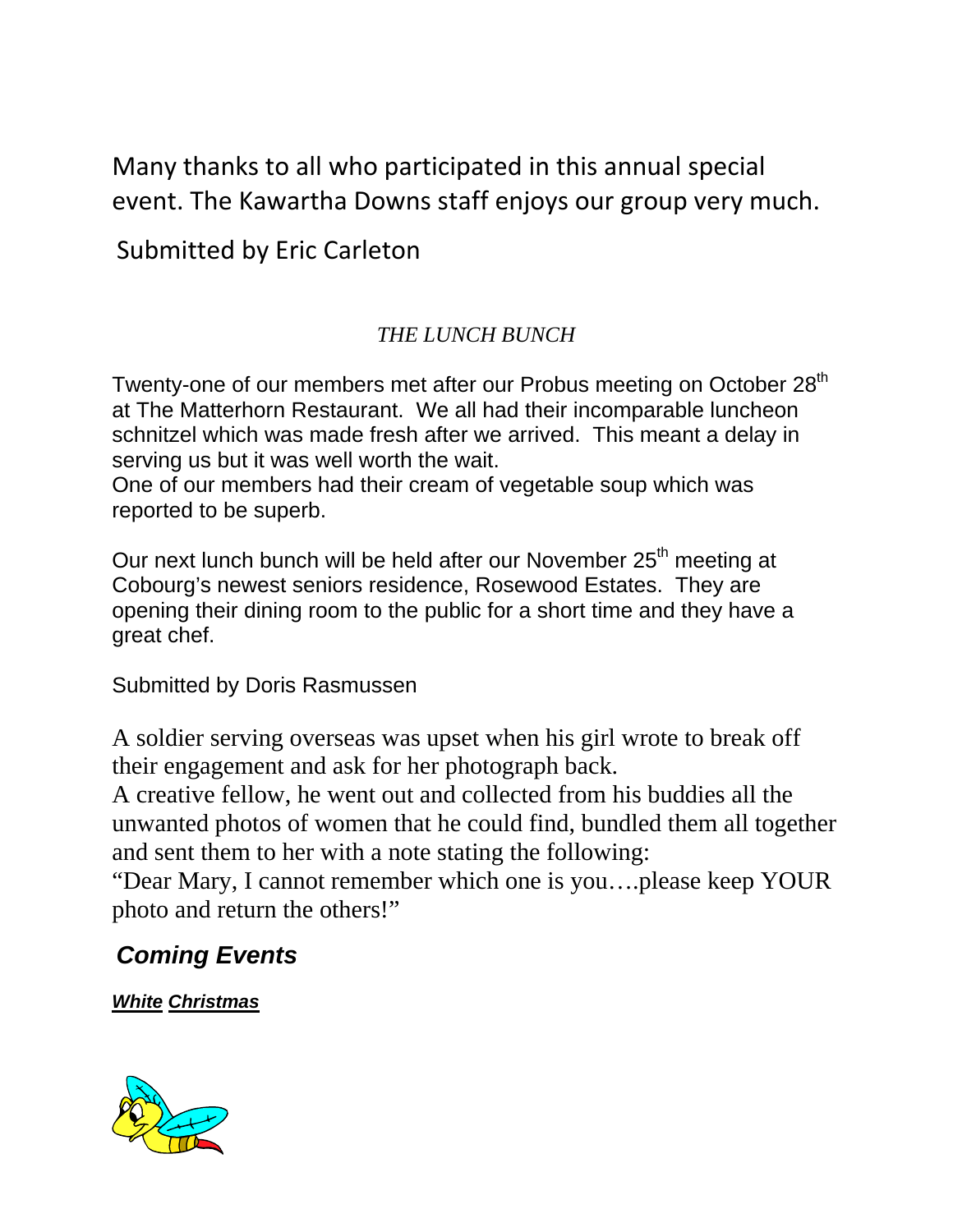*Don't forget—about 80 of you have tickets for the show at Victoria Hall at 8:00 p.m. on November 19th----See you there* 

#### *Canadian Tenors Friday December 3rd*

*At the Sony Centre in Toronto.* 

*The bus will leave from Northumberland Mall. Park your car in front of the Staples Store keeping in mind there are customers wanting to shop at Staples.* 

*Therefore parking along the driveway coming in from the stoplights on Elgin at Strathy Road would be good. Please be on the Staples side of that driveway. Car pooling where possible would be appreciated.* 

*Instruction sheets will be handed out at the November 25<sup>th</sup> meeting. I have invited members of the other clubs to join us in order to fill the bus. But, if you wish to go----see us at the desk today.* 

#### *Christmas Party Thursday December 9th*

 *At the Lion's Centre Happy Hour 5:00 p.m. Dinner 6:00 p.m.* 

*Members \$35.00 Guests \$40.00* 

*Pick up your tickets today from Carol & Jamie Doolittle and Diana & Joe Flynn.* 

*Tickets are going fast so don't be disappointed!!* 

*Submitted by Verna Templer* 

Unlike our own Marie Van Dusen, think of the teacher who had to pass on this message to her student…" I know you were elected class president. But that doesn't mean you'll be in charge this year."

Final Probus Golf

There where 15 brave souls who turned out for our last Probus golf at Salt Creek on Oct. 18. It was cool when we started at 10:00 A.M. but with the sun out it soon warmed up to make golfing comfortable. The scores were 31, 36, 36, & 37. For the women longest drive Anne Grant, closest to the pin Ann Margles. For the men longest drive George Lawrence, closest to the pin Harold Coward. After golf we went to 100 mile house café in Warkworth for a great lunch. A good time was had by all.

Submitted by Ted & Nancy Jex *MERRY CHRISTMAS AND HAPPY NEW YEAR!!*

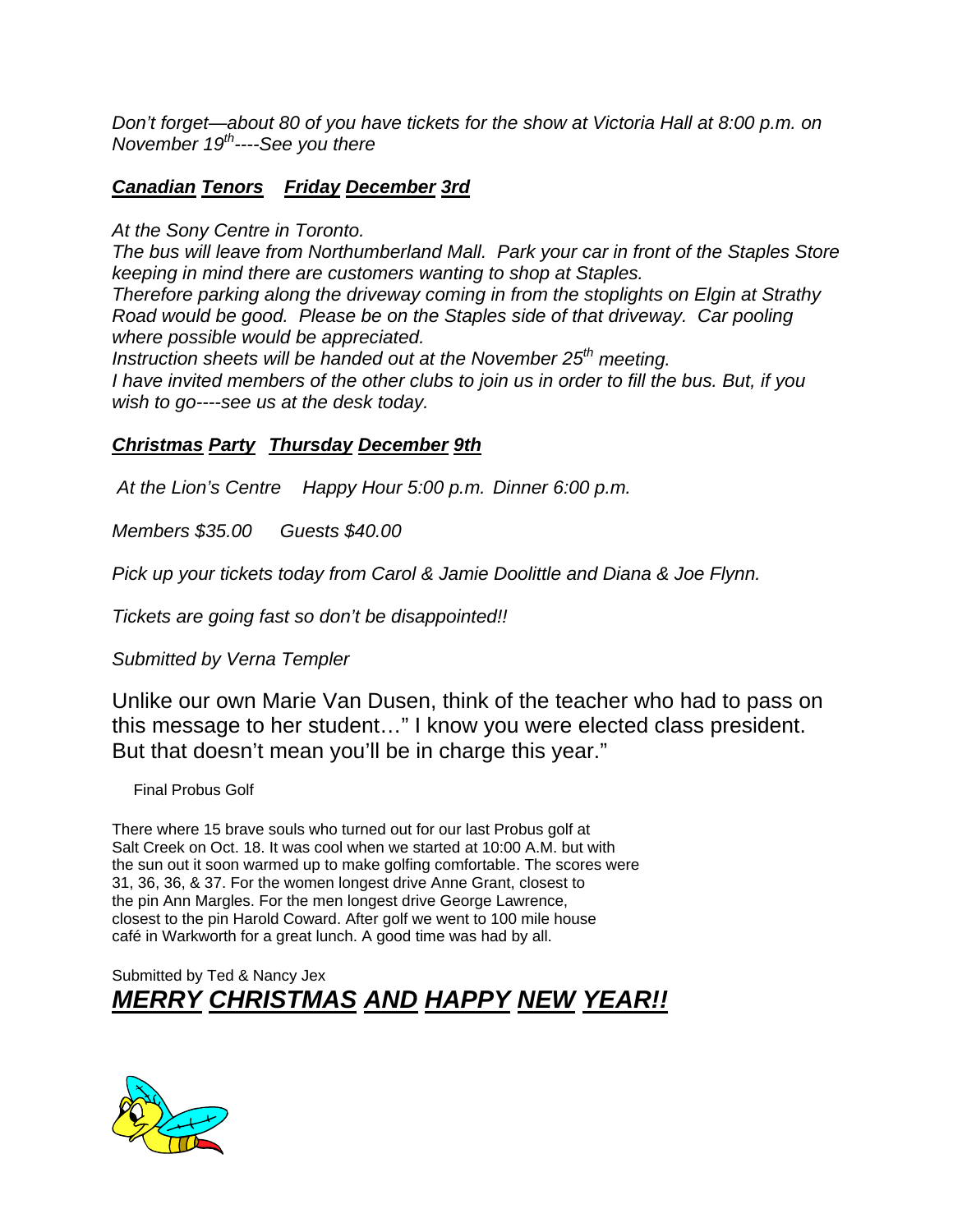================================================================== Probus Club of Northumberland, P.O. Box 491, Cobourg, Ontario K9A 4L1 Editors: Jamie Doolittle and Ron Templer, 905-372-6465 e-mail: dolwen@cogeco.ca

groans to her husband.

> >> The husband calls 911 on his cell phone, talks > for a few minutes, picks up his putter and lines up his putt. > > His wife raises her head off the green and > stares at him. "I'm dying here and you're putting?" > > "Don't worry dear," says the husband calmly, > "they found a doctor on the second hole and he's coming to help > you."Well, how long will it take for him to get here?" she asks > feebly. > > "No time at all," says her husband. "Everybody's > already agreed to let him play through." > > Submitted by Doug & Jennifer Lloyd

A minister, a doctor, a rich businessman and a Scotsman were waiting seen such poor golf!" The Scotsman chimed in, "Och aye! We ha' been waitin' for nigh on fifteen minutes!" The Businessman called out, "Move it on you guys, time is money."

The minister said, "Here comes George the green-keeper. Let's have a word with him. Hello, George!" said the minister, "What's wrong with that annoying group

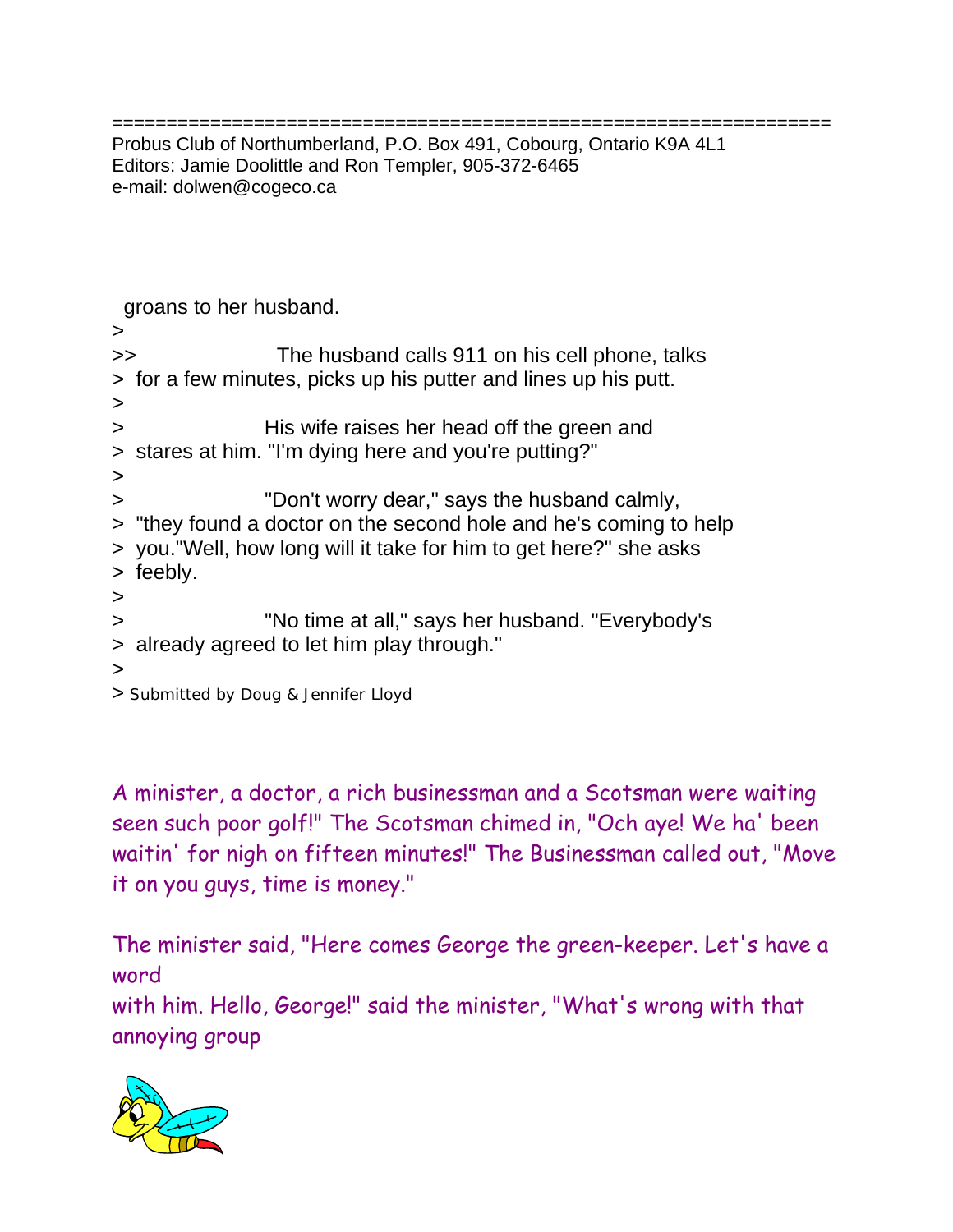ahead of us? They're rather slow, aren't they?"

George the greens keeper replied, "Oh, yes, that's a group of blind fire fighters. They lost their sight saving our clubhouse from a fire last year.

We always let them play for free, anytime they want to."

The group fell into an embarrassed silence for a moment. Then the minister said, "That's so sad. I think I will say a special prayer for them tonight." The doctor said, "Good idea. I'm going to contact my ophthalmologist colleagues and see if there's anything they can do for them." The businessman replied, "I think I'll donate £350,000 to the Fire Brigade

Benevolent Fund in honour of these brave souls."

### **And the Scotsman said, "Why kin they no play at night?**

Submitted by our President

# **Horse Race and Casino Night**

90 avid gamblers went to Kawartha Downs on October 27th to participate in slot play and a horse race handicapping competition. Prize money of \$100 was at stake for the best handicappers in the club. The contest was hotly contested by all members, resulting in the following – Our handicapper of the year and winner of the trophy was Dorothy Dawson. Prize money of \$25 was also won. Two people were tied for second with 21 points each. Jamie Doolittle and Tony Grist each won \$15. Our third place finishers Pat Robertson and George Lawrence scored 18 points and won \$10 each. Marg Connell and Maura McGeachy were right behind in  $4<sup>th</sup>$  place with 17 points and prize money of \$7.50 each. Fifth place finishers Gwen Crawford and Nancy Jex were winners of \$5 with 16 points.

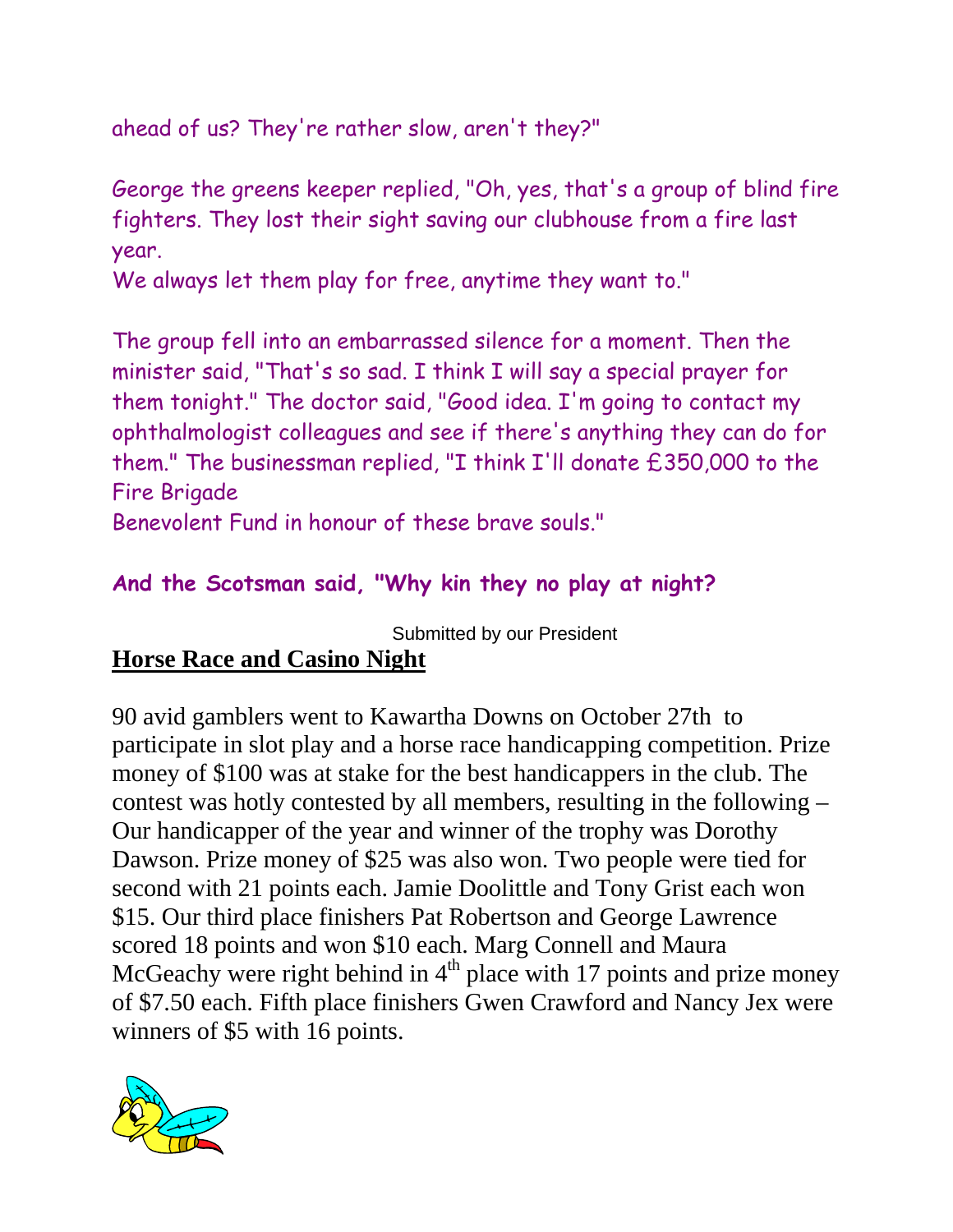A special award of \$5 goes to Marlynne Warling for picking three winners. Unfortunately her other picks were not helpful. Picking three winners is still a big accomplishment.

The buffet dinner was excellent and everyone seemed to enjoy the day. Hopefully we can do this again next year.

As the promoter and organizer of this event I would like to thank my wife Jo and Ted Jex for their assistance.

Kawartha Downs delivered on all their promises so a good time was had by all.

Thanks for participating in this special event.

Submitted by Eric Carleton

# *MEDICAL NEWS*

Why our Health care cost are so High

Some things are easy to figure out

Bubba had shingles.

Those of us who spend much time in a doctor's office should appreciate this! Doesn't it seem more and more that physicians are running their practices like an assembly line? Here's what happened to Bubba:

Bubba walked into a doctor's office and the receptionist asked him what he had. Bubba said: 'Shingles.' So she wrote down his name, address, medical insurance number and told him to have a seat.

Fifteen minutes later a nurse's aide came out and asked Bubba what he had.

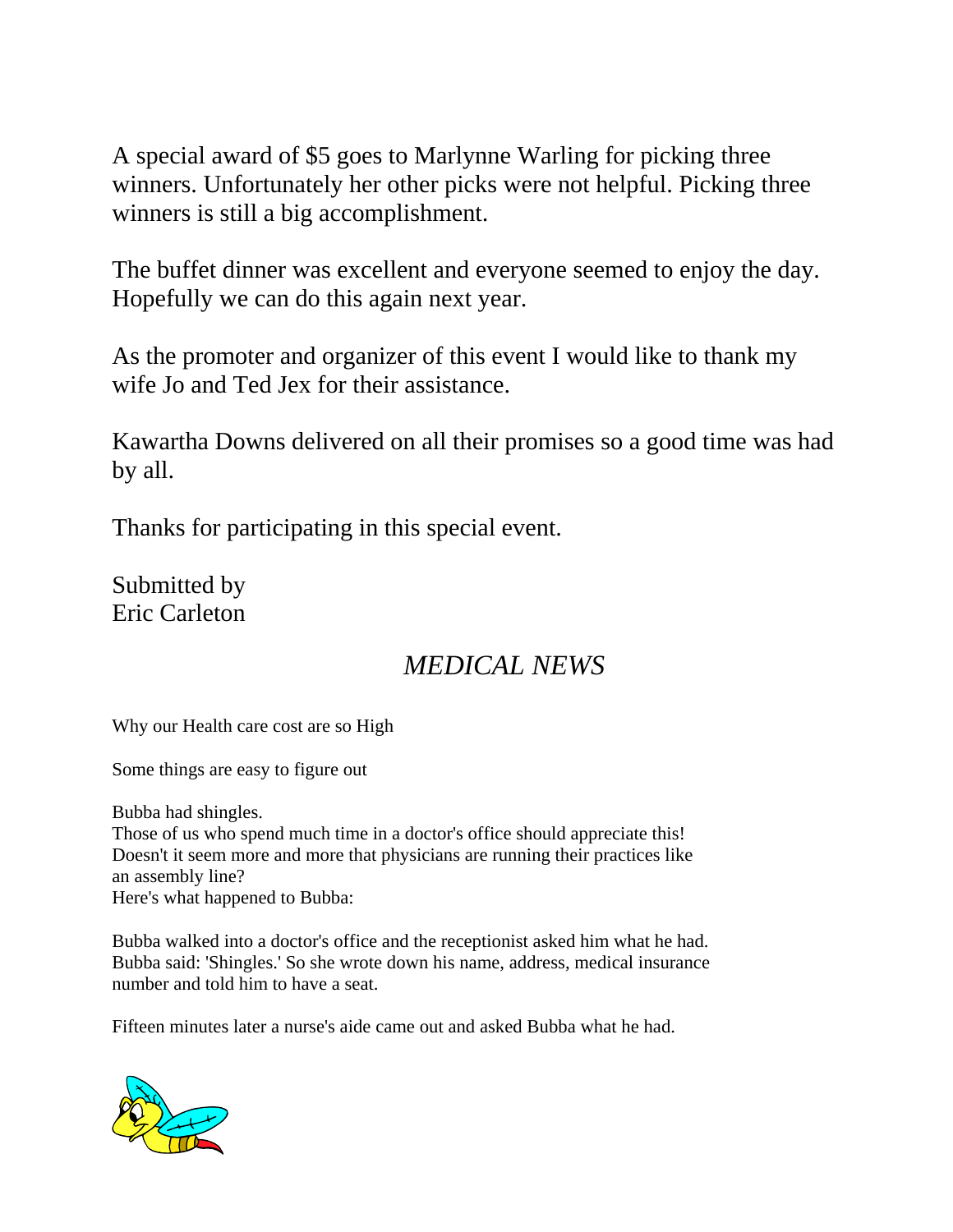Bubba said, 'Shingles.' So she wrote down his height, weight, a complete medical history and told Bubba to wait in the examining room.

A half hour later a nurse came in and asked Bubba what he had. Bubba said, 'Shingles..' So the nurse gave Bubba a blood test, a blood pressure test, an electrocardiogram, and told Bubba to take off all his clothes and wait for the doctor.

An hour later the doctor came in and found Bubba sitting patiently in the nude and asked Bubba what he had.

Bubba said, 'Shingles.' The doctor asked, 'Where?' Bubba said, 'Outside on the truck. Where do you want me to unload 'em??'

#### HOPE THIS MAKES YOU LAUGH OUT LOUD LIKE I DID.... THAT'S WHY I HAD TO SEND THIS TO YOU....THESE DAYS WE NEED ALL THE LAUGHS WE CAN GET

Submitted by Katherine Upper

Can a hearse carrying a corpse drive in the car pool lane??

#### *Knowing the difference between a cold and the H1N1 Flu Virus*

| <b>Symptom</b> | <b>Cold</b>                                                                                              | <b>H1N1 Flu</b>                                                                                                                                                 |
|----------------|----------------------------------------------------------------------------------------------------------|-----------------------------------------------------------------------------------------------------------------------------------------------------------------|
| Fever          | Fever is rare with a cold.                                                                               | Fever is usually present with the flu in up<br>to 80% of all flu cases. A temperature of<br>100°F or higher for 3 to 4 days is<br>associated with the H1N1 flu. |
| Coughing       | A hacking, productive (mucus-<br>producing) cough is often<br>present with a cold.                       | A non-productive (non-mucus producing)<br>cough is usually present with the H1N1 flu<br>(sometimes referred to as dry cough).                                   |
| <b>Aches</b>   | Slight body aches and pains<br>can be part of a cold.                                                    | Severe aches and pains are common with<br>the H1N1 flu.                                                                                                         |
| Stuffy<br>Nose | Stuffy nose is commonly<br>present with a cold and<br>typically resolves<br>spontaneously within a week. | Stuffy nose is not commonly present with<br>the H1N1 flu.                                                                                                       |

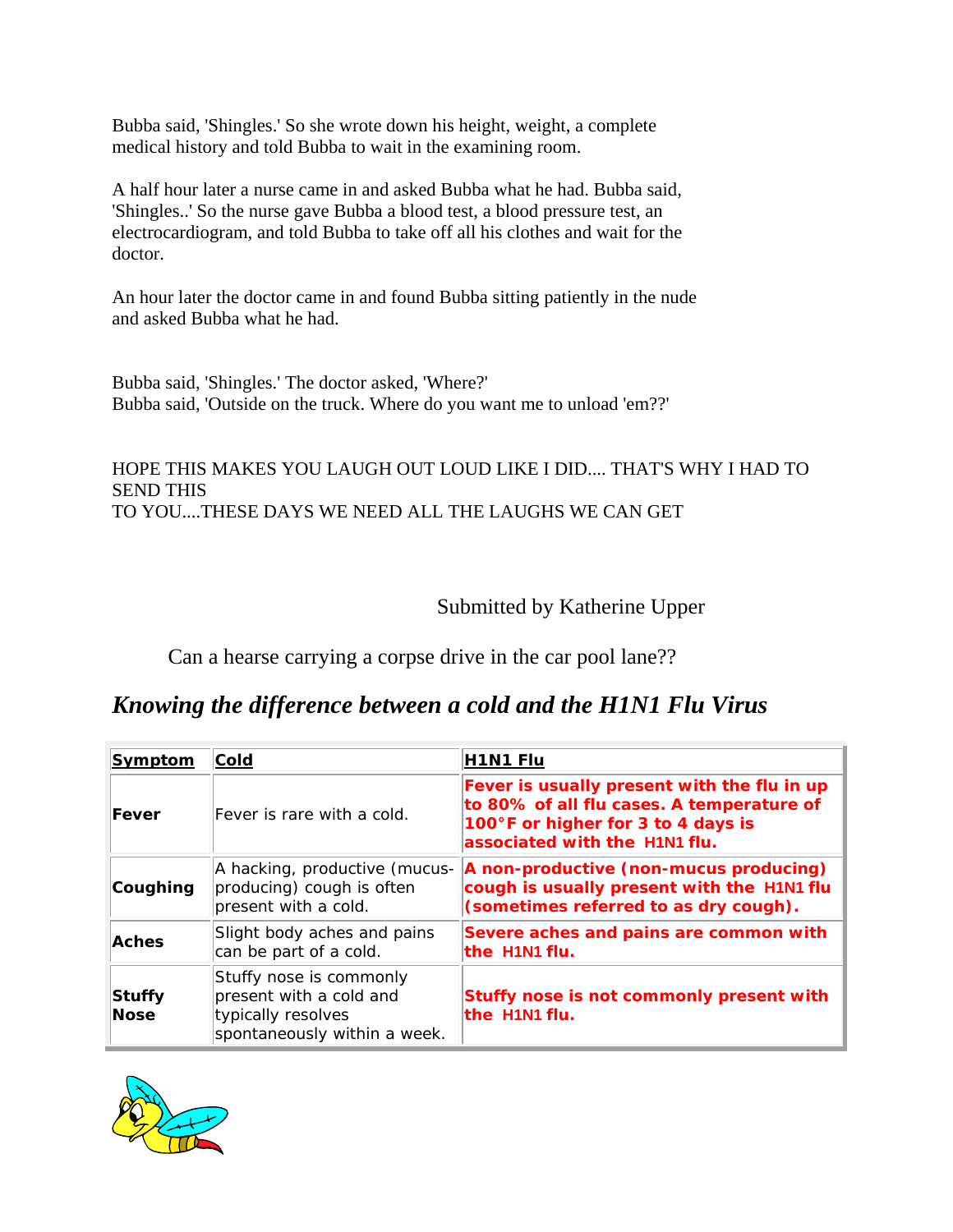| Chills                           | Chills are uncommon with a<br>cold.                                    | 60% of people who have the H1N1 flu<br>experience chills                                                                                   |
|----------------------------------|------------------------------------------------------------------------|--------------------------------------------------------------------------------------------------------------------------------------------|
| <b>Tiredness</b>                 | Tiredness is fairly mild with a<br>cold.                               | Tiredness is moderate to severe with the<br>H1N1 flu.                                                                                      |
| Sneezing                         | Sneezing is commonly present<br>with a cold.                           | Sneezing is not common with the H1N1 flu.                                                                                                  |
| <b>Sudden</b><br><b>Symptoms</b> | Cold symptoms tend to<br>develop over a few days.                      | The H1N1 flu has a rapid onset within 3-6<br>hours. The flu hits hard and includes<br>sudden symptoms like high fever, aches<br>and pains. |
| Headache                         | A headache is fairly<br>uncommon with a cold.                          | A headache is very common with the H1N1<br>flu, present in 80% of flu cases.                                                               |
| Sore<br><b>Throat</b>            | Sore throat is commonly<br>present with a cold.                        | Sore throat is not commonly present with<br>the H1N1 flu.                                                                                  |
| <b>Chest</b>                     | Chest discomfort is mild to<br><b>Discomfort</b> moderate with a cold. | Chest discomfort is often severe with the<br>H1N1 flu.                                                                                     |

#### **Fellow Probians & Friends,**

**I would like to take this opportunity to say a big "Thank You" to each of you who sent cards of encouragement, and kind thoughts, following my knee replacement. Also, "Thanks" to those of you who have loaned me equipment, which will help with my rehabilitation. If "Friendship Heals", I should enjoy a quick recovery.** 

 **Sincere Thanks, Patricia Robertson** 

**Cirque du Soleil**

 Well I must say that the cirque du soleil was somewhat spectacular. It has got to be just about the finest show I have ever seen. The theme of the show was insects and I saw the biggest damn insects I have ever seen. Talk about giant grassoppers. They were all of six feet tall. And their costumes were nothing short of marvelous. They realy did look like big green grasshoppers. But the highlight for me was the aerialists. They were simply marvelous. Away high up in the big top and swinging back and forth on the trapeze, and how they can time to catch each other is beyond comprehension. They did have nets underneath them thank goodness, otherwise if someone fell it would just be one big splat. The tent was warm, (heated) but with 2600 people the temperature came up till it was on the verge of hot. All in all it was a wonderful show. and I am certainly glad I saw it.

 **submitted by Ron Templer r**

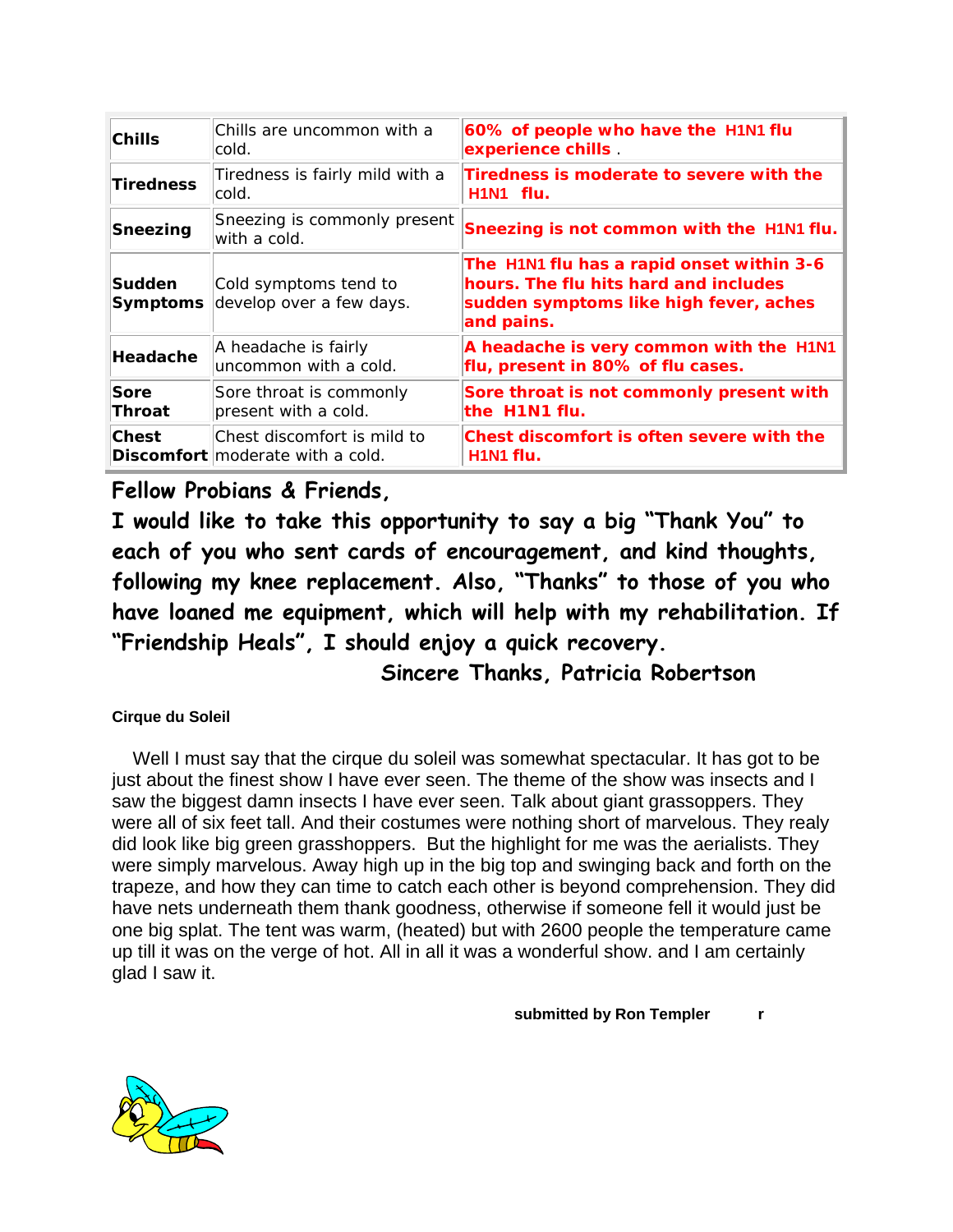*The value of a Catholic education and a #2 pencil.* 

*Little Susie was not the best student in Catholic School . Usually she slept through the class.* 

*One day her teacher, a Nun, called on her while she was sleeping.* 

*'Tell me Susie, who created the universe?' When* 

*Susie didn't stir, little Johnny who was her friend sitting behind her, took his pencil and jabbed her in the rear. 'God Almighty!' shouted Susie.* 

*The Nun said, 'Very good' and continued teaching her class..*

*A little later the Nun asked Susie, 'Who is our Lord and Savior?'* 

*But Susie didn't stir from her slumber. Once again, Johnny came to her rescue and stuck her in the butt.*

*'Jesus Christ!!!' shouted Susie.*

*And the Nun once again said, 'Very good,' and Susie fell back asleep.* 

*The Nun asked her a third question...'What did Eve say to Adam after she had her twenty-third child?'*

*Again, Johnny came to the rescue. This time Susie jumped up and shouted, 'If you stick that damn thing in me one more time, I'll break it in half!'* 

*The nun fainted.*

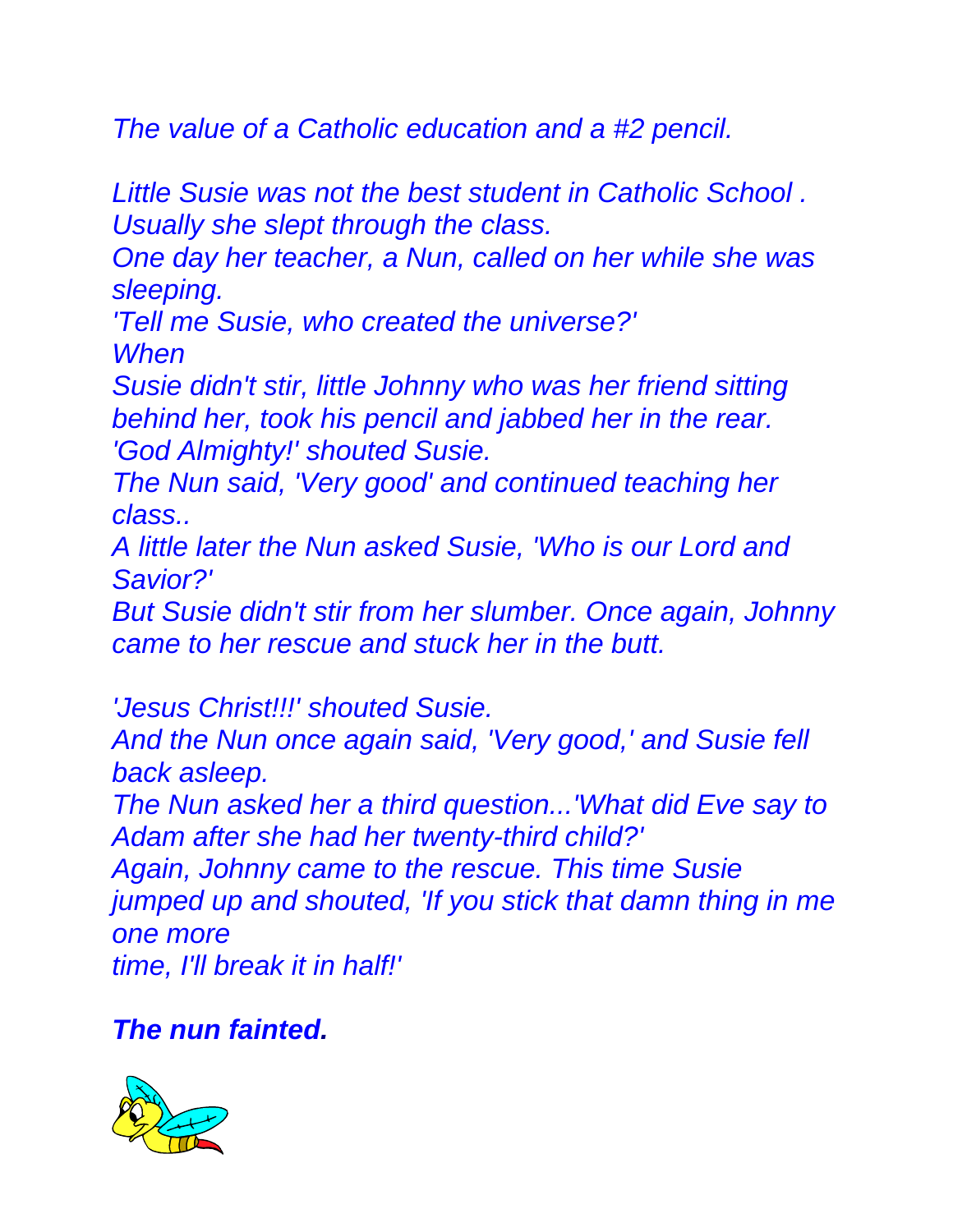*AND WHAT WOULD OUR NEWSLETTER BE WITHOUT GOLF* 

# *NPOFGA FINAL ROUND FOR 2009-11-09*

THIRTY SIX STALWARTS BRAVED THE ELEMENTS AT THE COBOURG CREEK GOLF COURSE ON October 13<sup>th</sup>., FOR THE FINAL ROUND OF THE OLD FOGIES GOLF SEASON. AFTER A NAIL BITING MORNING—WILL IT RAIN? HOW HARD?--OH I HOPE WE CAN PLAY.—THE SUN CAME OUT AT 10.38 AND THE WEATHER, WHILE NOT EXACTLY CLEMENT DID ALLOW US TO PLAY, ALBEIT IN A BLUSTERY COLD WIND.

RETIREMENT TO THE MILL FOR LIBATIONS OF CHOICE—MOSTLY TODDYS!! WAS FOLLOWED BY A BUFFET DINNER AND VERY LOUD CONVERSATION.

AWARDS OF THE DAY DEMONSTRATED YET AGAIN HOW FICKLE THE GAME OF GOLF CAN BE. YOU MAY WIN SOMETIMES AND LOSE SOMETIMES. RESULTS INCLUDED:

TED JEX PROVED HE CAN GO THE DISTANCE WITH MEN'S LONGEST DRIVE. MARILYN HARRIS DEMONSTRATED THE LONGEST DRIVE ON HOLE #8, WHILE LESLEY WALLER SHOWED US HOW TO STAY ON THE STRAIGHT AND NARROW FOR CLOSEST TO THE LINE.

GORD HEWSON SHOWED US THE CLOSEST TO THE LINE FROM THE MEN'S TEE. MARY DAVIES REPEATED HER RECENT SALK CREEK TRIUMPH, AGAIN SCORING CLOSEST TO THE PIN.

NOT TO BE OUTDONE IN THE SURPRISE DEPARTMENT BARRY HOLLIS HIT A STRAIGHT SHOT FOR MEN'S CLOSEST TO THE PIN!!

THE WIND AND WEATHER CONDITIONS PLAYED AGAINST ANOTHER FOUR OF OUR GREAT CLUB MEMBERS FOR MOST VALUE FOR MONEY FOR THE DAY THE TEAM OF JOAN HANLON, MARILYN HARRIS, MURRAY WALLER, IAN ROGERSON COULDN'T WAIT TO GET BACK TO THE CLUBHOUSE AND SO HAD THE LOWEST SCORE OF THE DAY

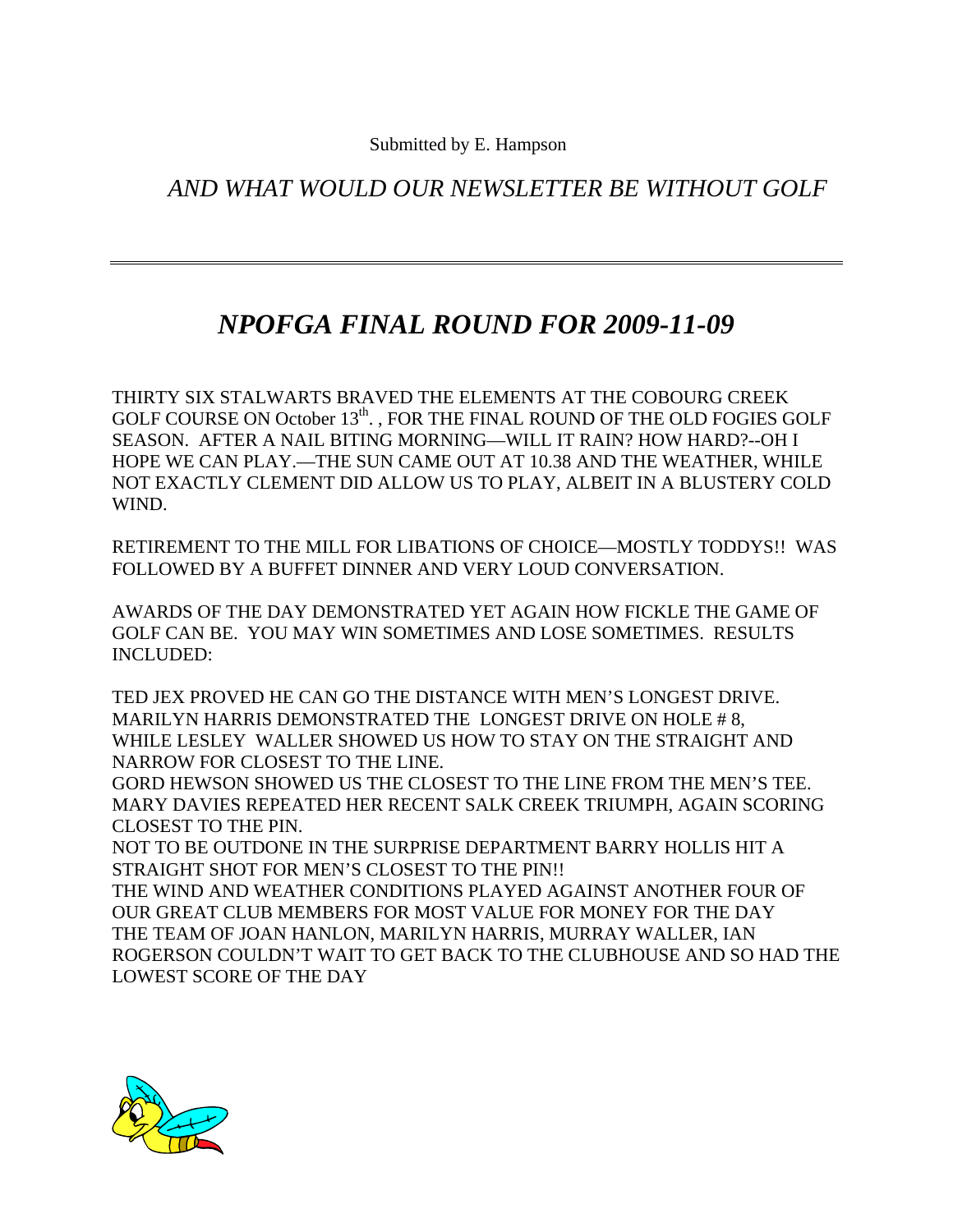I WOULD LIKE TO ACKNOWLEDGE THE GENEROSITY OF THE FOLLOWING DONORS OF PRIZES: SALT CREEK, SHELTER VALLEY PINES, ROXBOROUGH, COBOURG CREEK GOLF COURSES.

Submitted by Ian & Patricia Rogerson

### **AND LET'S REMEMBER IN NO TIME IT'S 2010**

GOLF 2010

.

SNOWBIRDS STOP PREENING! AND SNOW SHOVELLERS THINK AHEAD!

WE HAVE A RESERVATION AT THE WESTWIND RESORT IN BUCKHORN FOR

MONDAY MAY 31 AND JUNE 1 2010 TO CONTINUE OUR ANNUAL SPRING

GOLF GETAWAY. ALL WE NEED IS A SMALL GROUP OF WILLING SOULS

TO ORGANISE THE GOLF PART. (MEMBERS ARE RESPONSIBLE FOR THEIR

OWN LODGING RESERVATIONS/PAYMENT). I WILL BE HAPPY TO ANSWER

ANY QUESTIONS FROM PROSPECTIVE PARTICIPANTS/ORGANISERS. BUT

PLEASE GET IN TOUCH SOON BECAUSE I'M TAKING FLIGHT TOO!!

THANK YOU IAN ROGERSON 905-377-1612

http://ca.promos.yahoo.com/newmail/overview2/ Bottle of Wine

A woman and a man are involved in a car accident on a snowy, cold Monday morning; it's a bad one. Both of their cars are totally demolished, but amazingly neither of them is hurt. God works in mysterious ways. After they crawl out of their cars, the man is yelling about women drivers. The woman says, 'So, you're a man. That's interesting. I'm a woman. Wow, just look at our cars! There's nothing left, but we're unhurt. This must be a sign from God that we should be friends and live in peace for the rest of our days.'

Flattered, the man replies, 'Oh yes, I agree completely, this must be a sign

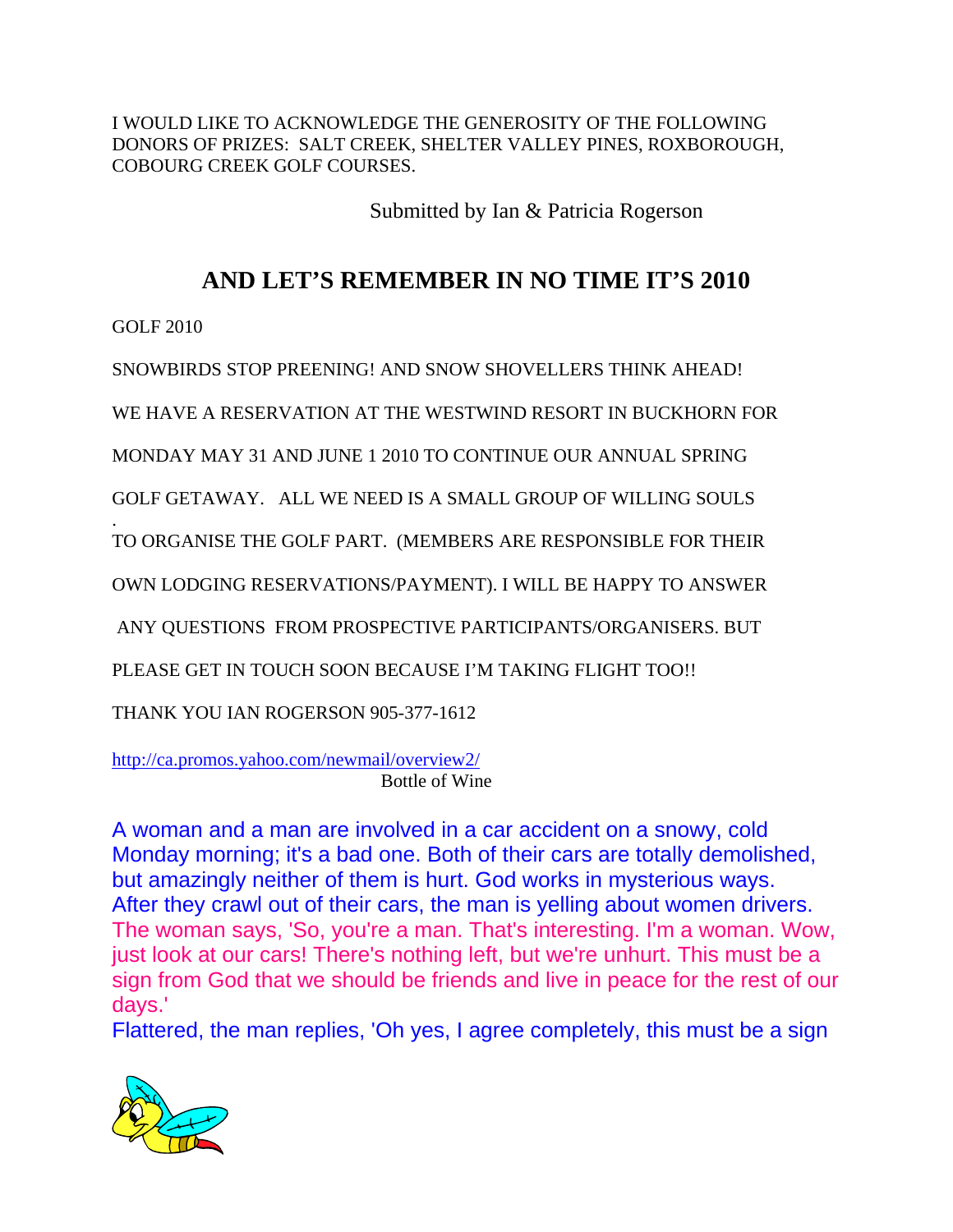from God! But you're still at fault...women shouldn't be allowed to drive.' The woman continues, 'And look at this, here's another miracle. My car is completely demolished but this bottle of wine didn't break. Surely God wants us to drink this wine and celebrate our good fortune.' She hands the bottle to the man.

The man nods his head in agreement, opens it and drinks half the bottle and then hands it back to the woman.

The woman takes the bottle, puts the cap back on and hands it back to the man.

The man asks, 'Aren't you having any?' The woman replies, 'No. I think I'll just wait for the police...'

MORAL OF THE STORY: Women are clever and evil. Don't mess with them. Submitted by Anne Margles

#### *FROM YOUR EDITORS..THANK YOU FOR THE WRITE UP OF EVENTS, THE JOKES AND STORIES..PLEASE KEEP THEM COMING!*

MERRY CHRISTMAS and HAPPY NEW YEAR

Probus Club of Northumberland, P.O. Box 491, Cobourg, Ontario. K9A 4L1 Editors: Jamie Doolittle & Ron Templer, 905-372-6465 e-mail: dolwen@cogeco.ca